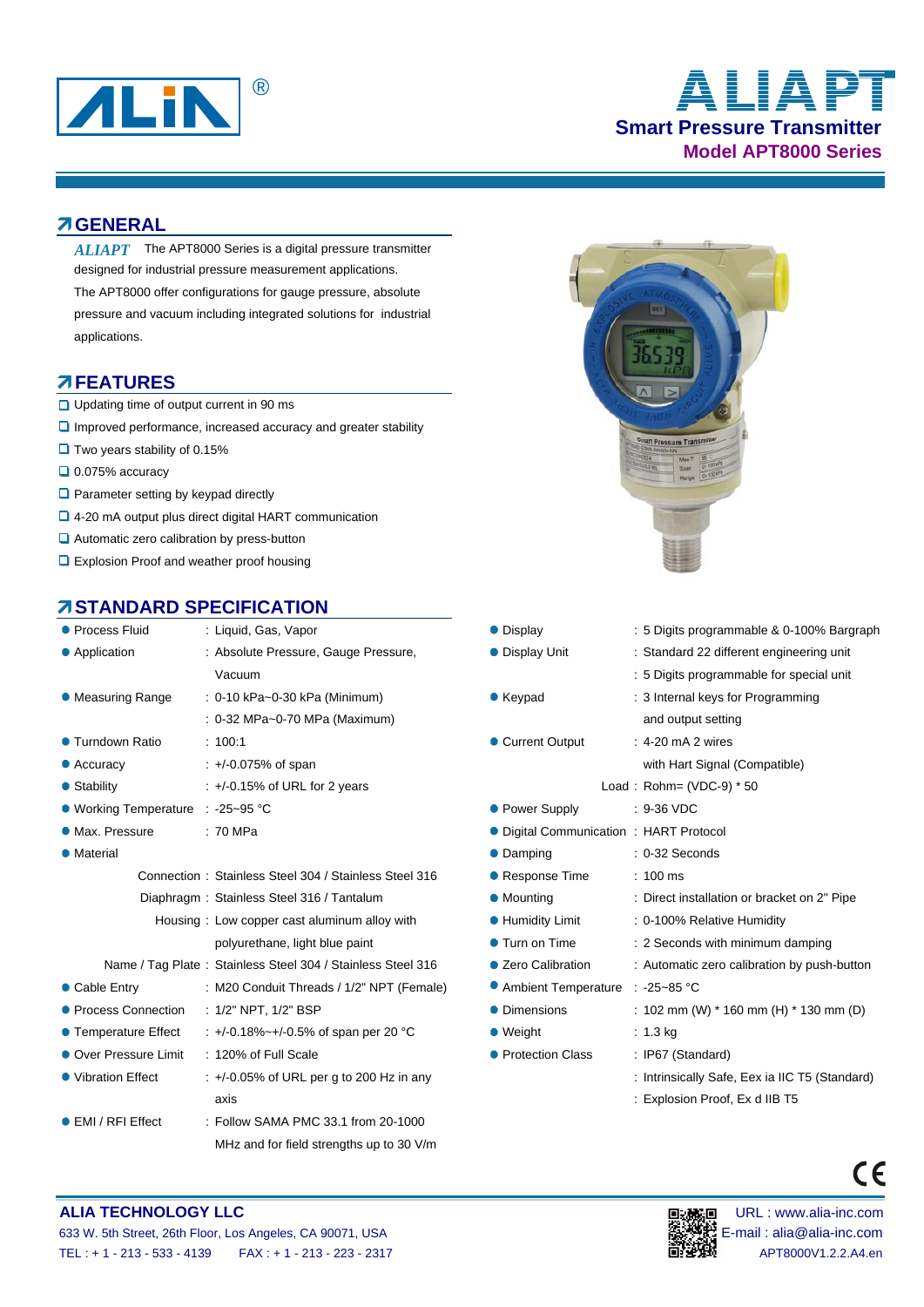#### **MEASURING RANGE**

|                 |                      | <b>Pressure Range</b> |                                                            |                              |                          |                                    |  |  |  |
|-----------------|----------------------|-----------------------|------------------------------------------------------------|------------------------------|--------------------------|------------------------------------|--|--|--|
| Range<br>Code   | <b>Low Range</b>     | <b>High Range</b>     | <b>Low Range</b>                                           | <b>High Range</b>            | Gauge<br><b>Pressure</b> | <b>Absolute</b><br><b>Pressure</b> |  |  |  |
|                 | 0-10 kPa<br>0-30 kPa |                       | 0 -1020 mmH <sub>2</sub> O                                 | 0-3059 mm $H_2O$             |                          |                                    |  |  |  |
| $\overline{2}$  | 0-100 mbar           | 0-300 mbar            | 0-40.15 inH <sub>2</sub> O                                 | 0-120.4 in H <sub>2</sub> O  |                          |                                    |  |  |  |
|                 | 0-1.450 psi          | 0-4.351 psi           | 0 -0.102 kgf/cm <sup>2</sup>                               | 0-0.306 kgf/cm <sup>2</sup>  |                          |                                    |  |  |  |
|                 | 0-30 kPa             | 0-100 kPa             | 0-3059 mm $H_2O$                                           | 0-10197 mm $H_2O$            |                          |                                    |  |  |  |
| 3               | 0-300 mbar           | 0-1000 mbar           | 0-120.4 inH <sub>2</sub> O                                 | 0-401.5 inH <sub>2</sub> O   |                          |                                    |  |  |  |
|                 | 0-4.351 psi          | 0-14.50 psi           | 0-0.306 kgf/cm <sup>2</sup>                                | 0-1.020 kgf/cm <sup>2</sup>  |                          |                                    |  |  |  |
|                 | 0-100 kPa            | 0-200 kPa             | 0-10.20 mH <sub>2</sub> O                                  | 0-20.39 mH <sub>2</sub> O    |                          |                                    |  |  |  |
| 4               | 0-1000 mbar          | 0-2000 mbar           | 0-401.5 inH <sub>2</sub> O                                 | 0-802.9 in $H_2O$            |                          |                                    |  |  |  |
|                 | 0-14.50 psi          | 0-29 psi              | 0-1.020 kgf/cm <sup>2</sup>                                | 0-2.039 kgf/cm <sup>2</sup>  |                          |                                    |  |  |  |
|                 | 0-200 kPa            | 0-700 kPa             | 0-20.39 mH <sub>2</sub> O                                  | 0-71.38 $mH2O$               |                          |                                    |  |  |  |
| 5               | $0-2.0$ bar          | 0-7.0 bar             | 0-802.9 inH <sub>2</sub> O                                 | 0-2810 in $H_2O$             |                          |                                    |  |  |  |
|                 | 0-29 psi             | 0-101.5 psi           | 0-7.138 $kgf/cm2$                                          |                              |                          |                                    |  |  |  |
| $6\phantom{1}6$ | 0-700 kPa            | 0-1.7 MPa             | 0-71.38 mH <sub>2</sub> O                                  | 0-173.4 $mH2O$               |                          |                                    |  |  |  |
|                 | 0-7.0 bar            | 0-17.0 bar            | 0-2810 in $H_2O$                                           | 0-6825 inH <sub>2</sub> O    |                          |                                    |  |  |  |
|                 | 0-101.5 psi          | 0-246.6 psi           | 0-7.138 kgf/cm <sup>2</sup>                                | 0-17.34 kgf/cm <sup>2</sup>  |                          |                                    |  |  |  |
|                 | 0-1.7 MPa            | 0-3.5 MPa             | 0-173.4 mH <sub>2</sub> O                                  | 0-356.9 mH <sub>2</sub> O    |                          |                                    |  |  |  |
| 7               | 0-17.0 bar           | 0-35.0 bar            | 0-6825 inH <sub>2</sub> O                                  | 0-14051 inH <sub>2</sub> O   |                          |                                    |  |  |  |
|                 | 0-246.6 psi          | 0-507.6 psi           | 0-17.34 kgf/cm <sup>2</sup>                                | 0-35.69 $kgf/cm2$            |                          |                                    |  |  |  |
|                 | 0-3.5 MPa            | 0-7.0 MPa             | 0-356.9 mH <sub>2</sub> O                                  | 0-713.8 $mH2O$               |                          |                                    |  |  |  |
| 8               | 0-35.0 bar           | 0-70.0 bar            | 0-14051 inH <sub>2</sub> O                                 | 0-28102 inH <sub>2</sub> O   |                          |                                    |  |  |  |
|                 | 0-507.6 psi          | 0-1015 psi            | 0-35.69 kgf/cm <sup>2</sup><br>0-71.38 kgf/cm <sup>2</sup> |                              |                          |                                    |  |  |  |
| 9               | 0-7.0 MPa            | 0-32 MPa              | 0-713.8 mH <sub>2</sub> O                                  | 0-3263 mH <sub>2</sub> O     |                          |                                    |  |  |  |
|                 | 0-70.0 bar           | 0-320.0 bar           | 0-28102 inH <sub>2</sub> O                                 | 0-128468 in H <sub>2</sub> O |                          |                                    |  |  |  |
|                 | 0-1015 psi           | 0-4641.2 psi          | 0-71.38 kgf/cm <sup>2</sup>                                | 0-326.3 kgf/cm <sup>2</sup>  |                          |                                    |  |  |  |
|                 | 0-32 MPa             | 0-70 MPa              | 0-3263 mH <sub>2</sub> O                                   | 0-7137.9 mH <sub>2</sub> O   |                          |                                    |  |  |  |
| A               | 0-320 bar            | 0-700.0 bar           | 0-128468 inH <sub>2</sub> O                                | 0-281024 inH <sub>2</sub> O  |                          |                                    |  |  |  |
|                 | 0-4641.2 psi         | 0-10152.6 psi         | 0-326.3 $kgf/cm2$                                          | 0-713.8 $kgf/cm2$            |                          |                                    |  |  |  |

### **WIRING DIAGRAM**

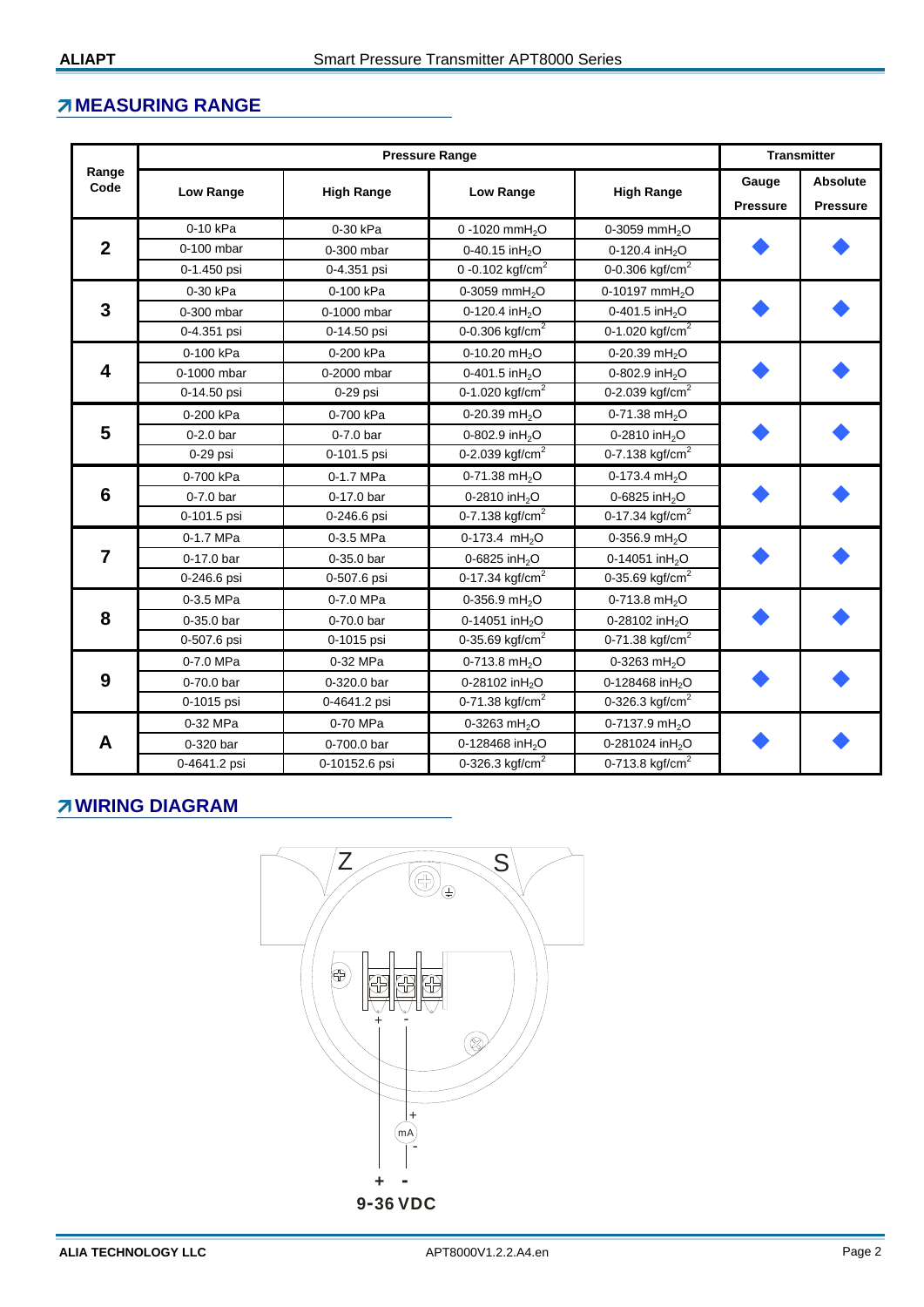### **ZIDIMENSIONS**



## **A Supply Voltage VS Loop Load**